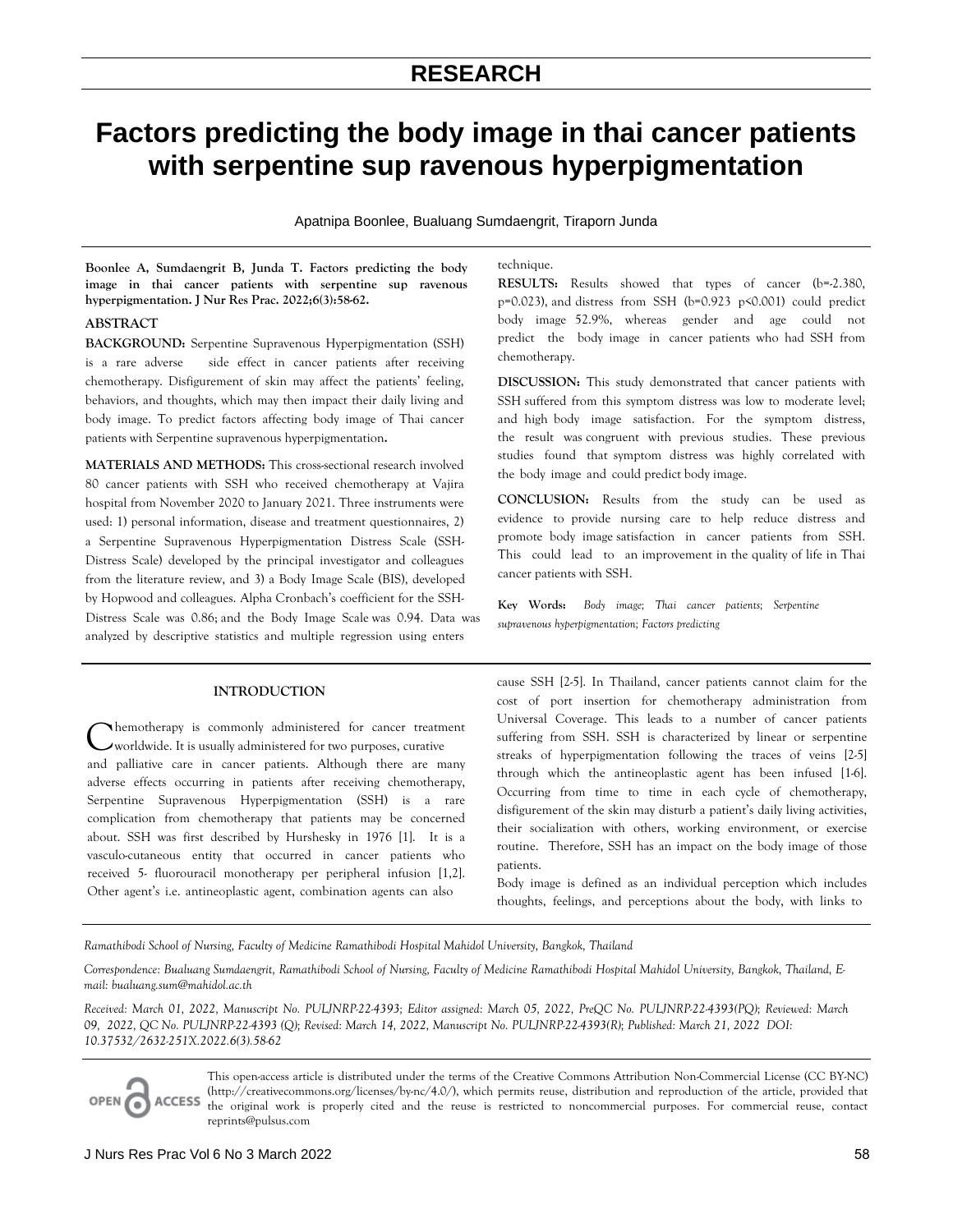### **Boonlee A et al.**

social factors [7]. Hopwood et al. also identified three areas that are characteristics of the complex concept of body image. These include the affective (feeling), behavioral (avoiding people because of appearance), and cognitive (satisfaction with appearance, or with scar) [8]. Majority alteration of body image may often be a result of cancer and its treatment through loss of body parts or skin disfigurement such as scarring. Body image satisfaction has been studied in women with breast [9, 10], gynecologic cancer [11,12] as well as patients with head and neck [13,14] or childhood-adolescent cancer [15,16]. Results have shown that body image was influenced by cancer treatment such as surgery, radiation therapy, and chemotherapy. However, SSH is a visible disfigurement in cancer patient's skin. It may have more influence on body image than other kinds of cancer treatment. Little is known about body image in cancer patients who had SSH after receiving chemotherapy. There have only been minimal reported case studies [1-6]. SSH is disregarded by health care providers because it is benign, persistent, and will decline after chemotherapy treatment is completed. In a clinical setting in Thailand, we found some cancer patients with SSH suffered from losing body image. They did not want to go outside to do normal activities such as shopping, exercising, or even their jobs. They were stigmatized by their neighborhood as drug addicts, looking ugly like a dead person. This low body image resulted from SSH.

In cancer patients who have SSH after receiving chemotherapy, they have to face huge distress not only from the cancer itself but also its side effects from treatment. Combined with SSH, the patients must need more effort to cope with body image loss. SSH may affect a patients' self-perception, thoughts and feelings, with links to social factors. They cannot do their daily living as usual which may influence their quality of life. Females and young patients who had SSH, had less body image satisfaction than older patients. This is because they have to do more activities such as work and socialize with people compared to older patients. Types of cancers may relate with kinds of chemotherapy for treatment. Kinds of chemotherapy protocol may relate to SSH in cases of patients who received chemotherapy via peripheral infusion. The distress from SSH might be related to body image. From the literature review, little is known about factors influencing body image. To assess factors that may influence the body image in cancer patients with SSH is necessary for health care providers to reduce those factors and provide the optimal body image satisfaction and a to return to normal life.



**Figure 1)** *Purposes of the study: Purposes of this study were to examine the body image, and factors predicting the body image in cancer patients with SSH*

#### **MATERIALS AND METHODS**

This cross-sectional research was descriptive predictive study design. Participants were 80 cancer patients who had SSH after receiving chemotherapy and willing to participate in the study (Figure 1). Data were collected during November 2020 to January 2021 at chemotherapy ward Vachira hospital, one university hospital in Bangkok. Sample sizes was calculated by using the Free Statistics Calculators version 4.0: A-Priori sample size for multiple regression [17-20]. Then, the power 0.80, were an appropriate sample size for this study. alpha 0.05, 4 predictors, with effect size 0.16 was used. 80 participants

#### **Instruments**

The instruments used were:

- Personal information, disease, and treatment questionnaires
- SSH Distress Scales questionnaires developed by the principal investigator and colleagues from the literature review
- The Body Image Scale developed by Hopwood and colleagues (2001) [8]

#### Data information were:

- Personal information, disease, and treatment questionnaires developed from the literature review by the principal investigators
- SSH Distress Scales questionnaires developed by the principal investigator and colleagues from the literature review. The SSH Distress Scales questionnaires consists of 10 activities that were disturbed by SSH, those were a) itching or pain; b) embarrassment; c) interference in shopping; d) choosing clothes; e) socialization effect; f) sport difficulty; g) problems at work or studying; h) problems with partner, friends, or relatives; i) sexual difficulties; and j) treatment problem. It included 10 items, each item was divided into a 4-point Likert scale items. The scores ranged from 0 (Not at all); 1 (A little); 2 (A lot); and 3 (Very much). All scores from the 10 items were summed for distress. All possible scores varied from 0 to 30. Higher scores reflected the higher distress from SSH. The SSH Distress Scales questionnaire was validated by three experts; an oncology physician, a nursing faculty, and an advanced nurse practitioner. The content validity index (CVI) was calculated and equaled 0.95. Reliability was tested in 20 cancer patients with SSH. Cronbach's alpha coefficient of the SSH Distress Scales questionnaires was 0.95 in 20 patients before data collection. In addition, it was tested in 80 patients after finishing data collection. Then, Cronbach's alpha coefficient for this study was 0.86.
- The Body Image Scale (BIS) self-report questionnaire was developed by Hopwood and colleagues (2001) [8]. It was used to assess patients' perception of body image divided into three parts; affective items; cognitive items; and behavioral items. It consists of 10 items; each item of the BIS is measured by a 4 point Likert scale. The scores range from 1 (Not at all), 2 (A little), 3 (Quite a bit), and 4 (Very much). All 10 items are formulated "negatively". Scores were summed with possible scores varying from 10 -40. Lower scores reflected a higher body image. The Body Image Scale self-report questionnaire was allowed to be translated to Thai by Cheewapoonpol in 2004 [9]. It was well established by experts. The Content Validity Index (CVI) was 1. The BIS self-report questionnaire has been used by Thai investigators in breast cancer patients with Cronbach's alpha coefficient of body image scale was 0.89

# 59 J Nurs Res Prac Vol 6 No 3 March 2022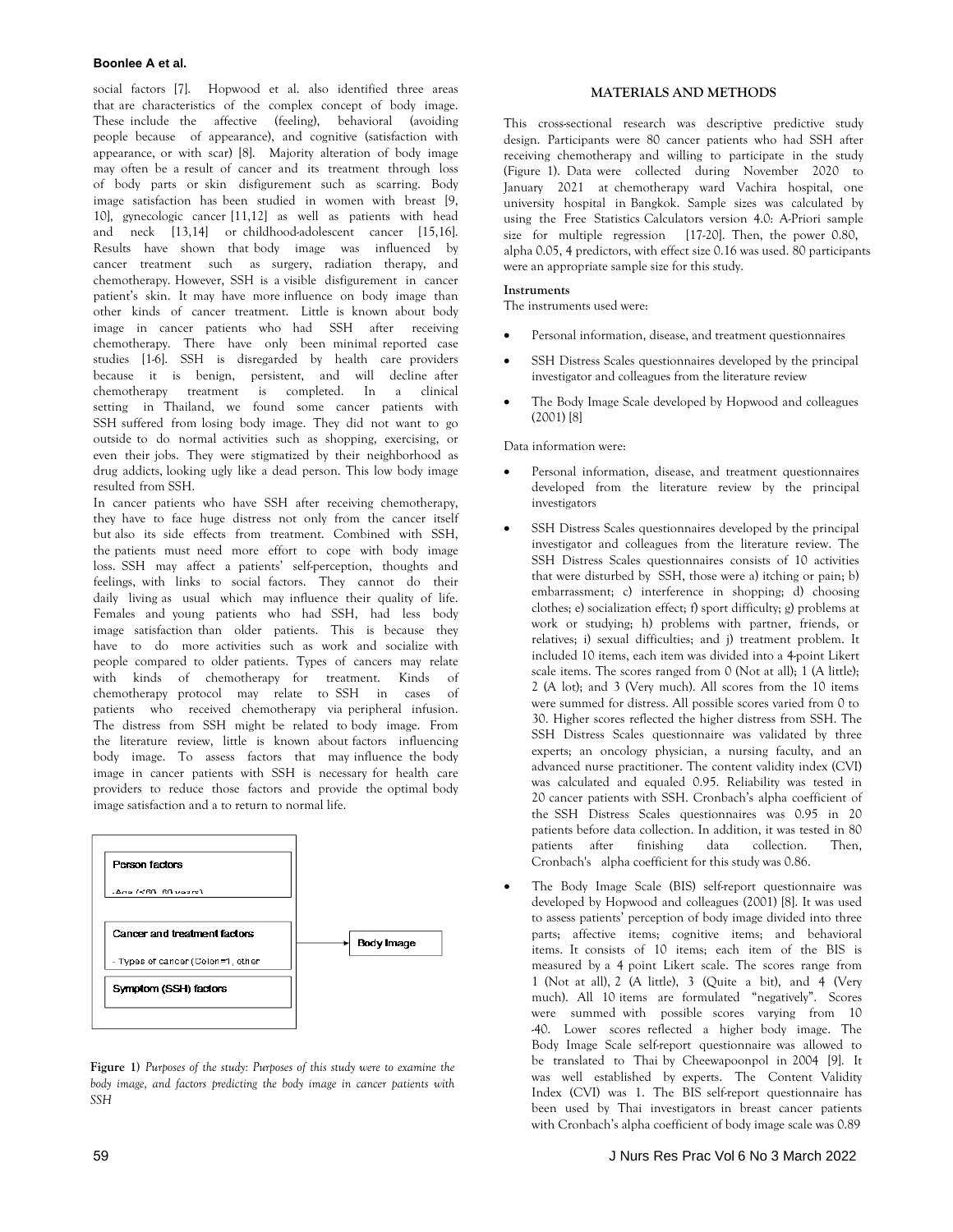[9]. Reliability for the BIS self-report questionnaire was tested in 20 cancer patients with SSH before data collection. Cronbach's alpha coefficient of the BIS Scale self-report questionnaire was 0.95. In addition, it was tested in 80 patients after finishing data collection. Then, Cronbach's alpha coefficient for this study was 0.94

#### **Protection of human rights**

This study was submitted to the Committee on Human Subjects of the organizational institute. It was approved by the committees from the Faculty of Medicine Vajira hospital and Navamindrahiraj University, Bangkok, Thailand. Research process started after the study was approved.

#### **Statistical analysis**

Data was analyzed by SPSS for Windows version 21.0 (IBM-SPSS Inc., Chicago, IL, USA), with the statistics as the following.

- The gender, age, and type of cancer in cancer patients with SSH after receiving chemotherapy were analyzed by frequency and percentage
- The distress from SSH and body image were analyzed by mean, standard deviation, and range (minimum to maximum)
- Factors predicting the sense of coherence in women with breast cancer after treatment were analyzed by multiple regression using enter technique. Multiple regression analysis used 4 independent variables; age (less than 60 years=1, and more than or equal to 60 years= 0); gender (female=1, male=0); types of cancer (CA Colon=1, Other cancer=0), and symptom distress from SHH (score 0-30), to predict one dependent variable (body image), with the significant level at 0.05. The multiple regression equation of this study is:

# $Y = \beta_0 + \beta_1 (Gender) + \beta_2 (Age) + \beta_3 (Type\ of\ cancer)$  $+ \beta_4(Distress from SSH)$

#### **RESULTS**

**Table 1 Characteristic of cancer patients with SSH after chemotherapy (n = 80)** 

| Variables                                                           | N  | $\%$  |  |  |  |  |
|---------------------------------------------------------------------|----|-------|--|--|--|--|
| Gender                                                              |    |       |  |  |  |  |
| Male (male=0, reference)                                            | 45 | 56.25 |  |  |  |  |
| Female (female =1)                                                  | 35 | 43.75 |  |  |  |  |
| Age (year) mean 59.43 years (SD=11.06) range from 26-83 years       |    |       |  |  |  |  |
| Less than $60 (=1)$                                                 | 36 | 45    |  |  |  |  |
| More than or equal to $60 (= 0,$<br>reference)                      | 44 | 55    |  |  |  |  |
| Type of cancers                                                     |    |       |  |  |  |  |
| $CA$ Colon $(=1)$                                                   | 49 | 61.25 |  |  |  |  |
| Other cancer (breast, head &<br>neck, stomach = 0 reference)        | 31 | 38.75 |  |  |  |  |
| SSH Distress mean=5.32 (SD=4.61) min-max=0-21, possible range=0-30  |    |       |  |  |  |  |
| Body Image mean=16.44 (SD=5.95) min-max=10-35, possible range=10-40 |    |       |  |  |  |  |

Results found that more than half of the participants were male (56.25%), age more than or equal to 60 years (55%), and a majority (61.25%) were diagnosed with colon cancer. The mean scores of SSH distress were  $5.32$  (SD = 4.61), ranging from 0-21, with possible range 0-30. The average scores of the body image were 16.44, SD = 5.95, ranging from 10-35, with possible range 10-40. Data information is shown in Table 1 and Table 2.

#### **Table 2**

#### **Factors predicting the body image in cancer patients with SSH after chemotherapy (n = 80)**

| Variables             | b        | SE   | Beta    | R   | $\mathbb{R}^2$ | t        | Si  |
|-----------------------|----------|------|---------|-----|----------------|----------|-----|
|                       |          | b    |         |     |                |          | g.  |
| Gender (female=1)     | 1.24     | 0.95 | 0.10    | 0.0 | 0.0            | 1.3      | 0.  |
|                       |          | 3    | 4       | 09  | 09             |          | 19  |
|                       |          |      |         |     |                |          |     |
| Age (less than $60 =$ | $-0.115$ | 1.01 | $-0.01$ | 0.1 | 0.0            | $-0.114$ | 0.  |
| $_{1}$                |          | 3    |         | 79  | 32             |          | 91  |
| Type of cancer        | $-2.38$  | 1.02 | ٠       | 0.1 | 0.0            | $-2.323$ | 0.  |
|                       |          | 4    | 0.19    | 99  | 39             |          | 02  |
|                       |          |      | 6       |     |                |          | 3   |
| <b>SSH Distress</b>   | 0.923    | 0.10 | 0.71    | 0.7 | 0.5            | 8.827    | ≺.  |
|                       |          | 5    | 4       | 27  | 29             |          | OO. |
|                       |          |      |         |     |                |          |     |

Constant=12.491 R square=52.9% SE=Standard error,

Y=12.491+1.240 (Gender)(ns)-.115(Age)(ns)-2.380 (Type of cancers)+ .923 (Distress from SSH), (ns)=non-significant

#### **DISCUSSION**

Results found that the average age of cancer patients with SSH from this study was 59.43 years (Table 1). This result is not congruent with previous studies which studied body image in Thai patients with breast cancer (54.54 years) [10], gynecologic cancer patients (53.9 years) [11], and female cancer survivors with head and neck (50.85 years) [14]. These might be common in women who had malignant organs. However, the average age might depend on the type of cancer. The mean of SSH distress was 5.32, with a possible range score of 0- 30. This result is congruent with one previous study of the distress from pruritus in patients with cholangiocarcinoma [21]. The mean of SSH distress is quite low. This can be explained that cancer patients who had low distress from the skin disfigurement because it did not pain, persistent, can be decline when stopping chemotherapy. However, the visible traces of veins can affect cancer patients because there were a lot of traces of veins around two arms and it took time to decline after treatment. Moreover, patients have to cope with cancer, its side effects, and the linear hyperpigmentation following the traces of veins. This may disturb patients' daily living routine, outdoor activities, and socialization with others. For the mean body image of 16.44, with a possible range score of 10-40. The result is not congruent with previous studies in patients with breast cancer and in gynecologic cancer patients without depression (15.0) [11], As well as it is congruent with gynecologic cancer patients with depression (16.9) [11]. It is interesting that cancer patients with SSH had body image as the same in cancer patients with depression. Even though more than half of the participants in this study were male, they were also affected by the SSH. This can be explained in that SSH can be easily seen by other people around them. This might be an obstacle for patients to conduct their daily life. In addition, body image is one component to assess the quality of life [9]. Then, the body image may equally affect both genders (Table 2). Results from this study also reported that factors that could predict body image were types of cancer and the distress from SSH, however, factors that could not predict body image were gender and age.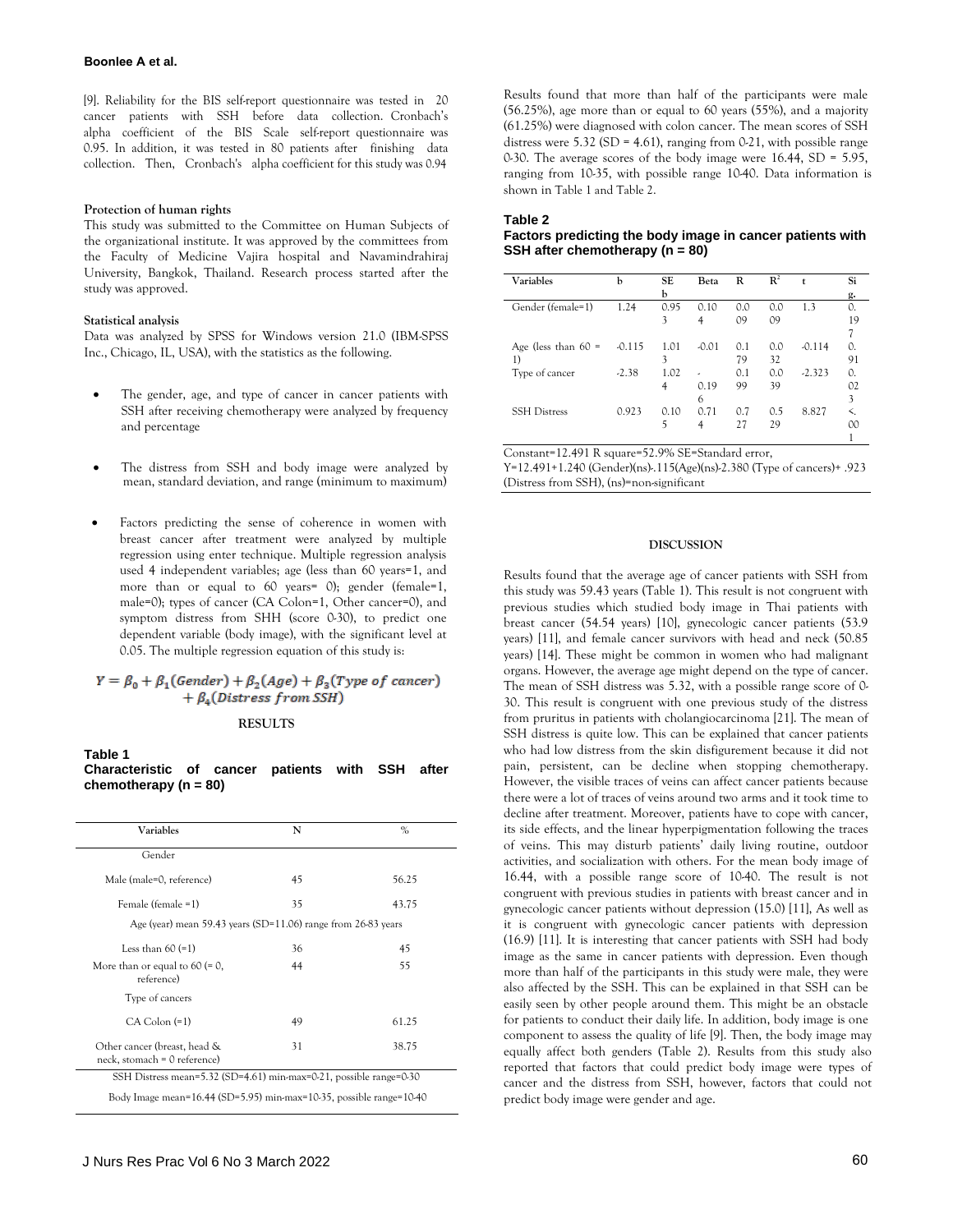When considering types of cancer and distress from SSH, results showed that both factors were higher affecting the body image in cancer patients with SSH after receiving chemotherapy. This result is congruent with previous studies. Types of cancer found a negative effect on body image in cancer patients with SSH. This can be explained in that chemotherapy protocol was linked with types of cancer. Then, the SSH that can occur depending on chemotherapy and it may affect the cancer patients' body image. Another result of this study demonstrated that cancer patients with SSH suffered from this symptom distress was low to moderate level; and high body image satisfaction. For the symptom distress, the result was congruent with previous studies. These previous studies found that symptom distress was highly correlated with the body image and could predict body image [10, 11]. This is because when patients have distress from SSH, it may affect their affective, cognitive, and behaviors. Then, it can be claimed that the patients with higher distress had a strong influence on body image. For this issue, health care providers must be concerned with assessing and relieving the SSH distress during treatment with chemotherapy. Symptom management strategies should be focused for relieving the SSH and integrate intervention to promote the body image satisfaction in cancer patients who had SSH. Those interventions might be 1) a multidisciplinary educational rehabilitative program [22] or 2) using psychosocial effects of a skin camouflage program [23] to reduce SSH distress and improve the body image. In the case of gender and age, these factors could not predict the body image. This result could be explained in that both gender and age of the participants who had SSH after receiving chemotherapy. SSH may affect the body image in the same way. Then, gender and age could not predict the body image satisfaction. However, age could not predict the body image either. The result is not congruent with previous study. This might be because the average age of the participant was 59.43 years. These participants were middle aged and fulfilled with life experience which they can cope with the SSH in the same meaning. They may affect (a) self-perceptions of feelings (affective), (b) self-perceptions of thoughts to mobilize resources to deal with SSH distress (cognitive), and (c) behavioral changes to cope with the SSH (behaviors) in the same way. Then it cannot predict the body image satisfaction in cancer patients with SSH. For this issue, health care providers must be concerned to assess the distress in young cancer patients in both genders.

# **CONCLUSION**

It can be concluded that types of cancer and the distress from SSH were strong predictors of the body image in Thai cancer patients. Health care providers should reduce distress from SSH to improve the patients' body image. The cancer patients with low distress will have confidence to use their cognitive and adjust their feelings and behaviors for appropriate daily living including outdoor activities, and socialize with people around them. Then, it will improve their quality of life in cancer patients with SSH.

# **What is already known on this topic?**

The descriptive aspect of the Serpentine supravenous hyperpigmentation, factors promotion and reduction of the symptom, perception of the severity and distress, and body image in cancer patients with SSH after receiving chemotherapy have been studied in Thailand. Needed is to study the factors predicting the body image in cancer patients in Thailand.

# **What this study adds**

# **CONFLICT OF INTEREST**

The authors have no conflicts of interest to disclose.

# **ACKNOWLEDGEMENTS**

The authors gratefully thank Faculty of Medicine Vajira Hospital and Navamindrahiraj University, Bangkok, Thailand for funding for research publication, and all participants who participated in this study.

# **REFERENCES**

- 1. Hurshesky WJ. [Serpentine Supravenous 5- fluorouracil](https://pubmed.ncbi.nlm.nih.gov/991154/) (NSC-19893) hyperpigmentation. Cancer Treat Rep. [1976;60\(5\): 639.](https://pubmed.ncbi.nlm.nih.gov/991154/)
- 2. [Akyurek FT, S](https://scholar.google.com/scholar?hl=en&as_sdt=0%2C5&q=1.%09Hurshesky+WJ.+Serpentine+Supravenous+5-+fluorouracil+%28NSC-19893%29+hyperpigmentation.+Cancer+Treat+Rep.+1976%3A+60%285%29%3A+639.+&btnG=)ari N, Ugurluoglu C, et al. Serpentine supravenous hyperpigmentation related to carb[oplatin and](https://onlinelibrary.wiley.com/doi/abs/10.1111/dth.12981) [vinorelbine chemotherapy: A case report. Dermatol Ther.](https://onlinelibrary.wiley.com/doi/abs/10.1111/dth.12981) [2019;32\(4\):12981.](https://onlinelibrary.wiley.com/doi/abs/10.1111/dth.12981)
- 3. [Noori M, Hunt](https://scholar.google.com/scholar?hl=en&as_sdt=0%2C5&q=2.%09Akyurek+FT%2C+Sari+N%2C+Ugurluoglu+C%2C+Kurtipek%2C+GS.+Serpentine+supravenous+hyperpigmentation+related+to+carboplatin+and+vinorelbine+chemotherapy%3A+A+case+report.+Dermatologic+Therapy+2019%3B+32e%3A+12981.&btnG=)[er-Ellul L,](https://doi.org/10.1111/dth.12981) Kelly B. Serpentine supravenous hyperpigmentation following cisp[latin and pemetrexed](https://cdn.mdedge.com/files/s3fs-public/CT099004020_e.PDF) [chemotherapy. CUTIS. 2017; 29\(3\): 20 -22.](https://cdn.mdedge.com/files/s3fs-public/CT099004020_e.PDF)
- 4. [Lancman G,](https://scholar.google.com/scholar?hl=en&as_sdt=0%2C5&q=3.%09Noori+M%2C+Hunter-Ellul+L%2C+Kelly+B.+Serpentine+Supravenous+Hyperpigmentation+Following+Cisplatin+and+Pemetrexed+Chemotherapy.+Case+study+2017%3B+29%283%29%3A+E20+-E22.&btnG=) Steinberg A, Gabrilove J. Serpentine Supravenous Hyperpigmentation in an HI[V patient](https://www.ncbi.nlm.nih.gov/pmc/articles/PMC6018244/) [Receiving R-CHOP for DLBCL. Int J Hematol Oncol Stem](https://www.ncbi.nlm.nih.gov/pmc/articles/PMC6018244/) [Cell Res. 2018;12\(1\):1-3.](https://www.ncbi.nlm.nih.gov/pmc/articles/PMC6018244/)
- 5. [Sibaud V, Leb](https://scholar.google.com/scholar?hl=en&as_sdt=0%2C5&q=4.%09Lancman+G.%2C+Steinberg+A.+Gabrilove+J.+Serpentine+Supravenous+Hyperpigmentation+in+an+HIV+patient+Receiving+R-CHOP+for+DLBCL.+IJHOSCR+2018%3B+12%281%29%3A+1-3.&btnG=)[oeuf NR,](https://www.ncbi.nlm.nih.gov/pmc/articles/PMC6018244/) Roche H, et al. Dermatological adverse events with taxane chemotherapy. [Eur J Dermatol.](https://link.springer.com/article/10.1684/ejd.2016.2833) [2016;26\(5\):427- 443.](https://link.springer.com/article/10.1684/ejd.2016.2833)
- 6. [Somasekharan](https://scholar.google.com/scholar?hl=en&as_sdt=0%2C5&q=5.%09Sibaud+V%2C+Leboeuf+NR%2C+Roche+H%2C+et+al.+Dermatological+adverse+events+with+taxane+chemotherapy.+Eur+J+Dermatol.+2016+October+01+%3B+26%285%29%3A427+-+443.&btnG=) [D, Naraya](doi:%2010.1684/ejd.2016.2833.)nan B. [Serpentine Supravenous](https://jsstd.org/serpentine-supravenous-hyperpigmentation-a-rare-cutaneous-manifestation-in-non-neoplastic-conditions/) Hyperpigmentation – [A rare cutaneous manifestation](https://jsstd.org/serpentine-supravenous-hyperpigmentation-a-rare-cutaneous-manifestation-in-non-neoplastic-conditions/) in non–[neoplastic conditions.](https://jsstd.org/serpentine-supravenous-hyperpigmentation-a-rare-cutaneous-manifestation-in-non-neoplastic-conditions/) J Skin Sex Transm Dis. 2019;1(2):97-100.
- 7. [White CA.](https://scholar.google.com/scholar?hl=en&as_sdt=0%2C5&q=6.%09Serpentine+Supravenous+Hyperpigmentation+%E2%80%93+A+rare+cutaneous+manifestation+in+non+%E2%80%93+neoplastic+conditions.+Journal+of+Skin+and+Sexually+Transmitted+Diseases+2019%3B+1%282%29%3A+97-100.&btnG=) [Body image dimensions and cancer: a heuristic](https://onlinelibrary.wiley.com/doi/abs/10.1002/1099-1611(200005/06)9:3%3C183::AID-PON446%3E3.0.CO;2-L) [cognitive behavioural model.](https://onlinelibrary.wiley.com/doi/abs/10.1002/1099-1611(200005/06)9:3%3C183::AID-PON446%3E3.0.CO;2-L) Psychooncology. 2000; 9(3):183-192.
- 8. [Hopwood P, Fle](https://scholar.google.com/scholar?hl=en&as_sdt=0%2C5&q=7.%09White+CA.+Body+image+dimensions+and+cancer%3A+a+heuristic+cognitive+behavioural+model.+Psychooncology+2000%3B+9%283%29%3A183%E2%80%93192.&btnG=)[tcher I, L](https://doi.org/10.1002/1099-1611(200005/06)9:3%3C183::AID-PON446%3E3.0.CO;2-L)ee A, et al. [A body image scale for](https://www.sciencedirect.com/science/article/abs/pii/S0959804900003531) [use with cancer patients.](https://www.sciencedirect.com/science/article/abs/pii/S0959804900003531) Eur J Cancer. 2001;37(2):189-197.
- 9. [Cheewapoonpol](https://scholar.google.com/scholar?hl=en&as_sdt=0%2C5&q=8.%09Hopwood+P%2C+Fletcher+I%2C+Lee+A%2C+et+al.+A+body+image+scale+for+use+with+cancer+patients.+Eur+J+Cancer.+2001%3B+37%3A+189-197.&btnG=) [B. Relati](https://doi.org/10.1016/S0959-8049(00)00353-1)onships between personal factors, fear of reactions o[f significant persons, coping strategies,](https://he02.tci-thaijo.org/index.php/ns/article/view/145510) [social support, and body image of post mastectomy patients.](https://he02.tci-thaijo.org/index.php/ns/article/view/145510)  [Nurs Sci J Thail. 2004;36\(1\):14-19](https://he02.tci-thaijo.org/index.php/ns/article/view/145510)
- 10. Cheewabantherng C, Roomruangwong C. [Body image and](http://clmjournal.org/_fileupload/journal/25-8.pdf) [its associated factors in patients with breast cancer with](http://clmjournal.org/_fileupload/journal/25-8.pdf) [mastectomy at King Chulalongkorn Memorial Hospital.](http://clmjournal.org/_fileupload/journal/25-8.pdf)